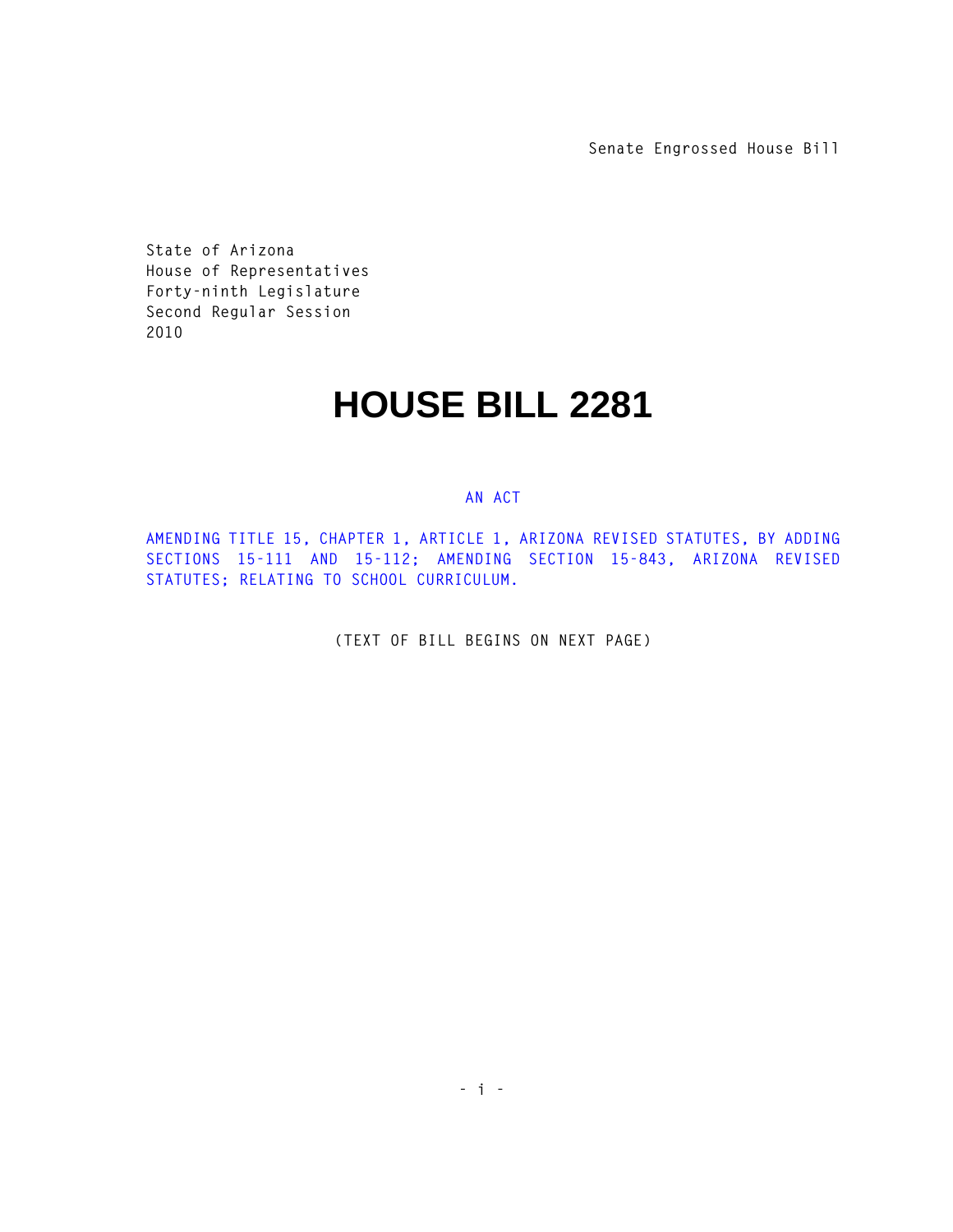**Be it enacted by the Legislature of the State of Arizona: Section 1. Title 15, chapter 1, article 1, Arizona Revised Statutes, is amended by adding sections 15-111 and 15-112, to read: 15-111. Declaration of policy THE LEGISLATURE FINDS AND DECLARES THAT PUBLIC SCHOOL PUPILS SHOULD BE TAUGHT TO TREAT AND VALUE EACH OTHER AS INDIVIDUALS AND NOT BE TAUGHT TO RESENT OR HATE OTHER RACES OR CLASSES OF PEOPLE. 15-112. Prohibited courses and classes; enforcement A. A SCHOOL DISTRICT OR CHARTER SCHOOL IN THIS STATE SHALL NOT INCLUDE IN ITS PROGRAM OF INSTRUCTION ANY COURSES OR CLASSES THAT INCLUDE ANY OF THE FOLLOWING: 1. PROMOTE THE OVERTHROW OF THE UNITED STATES GOVERNMENT. 2. PROMOTE RESENTMENT TOWARD A RACE OR CLASS OF PEOPLE. 3. ARE DESIGNED PRIMARILY FOR PUPILS OF A PARTICULAR ETHNIC GROUP. 4. ADVOCATE ETHNIC SOLIDARITY INSTEAD OF THE TREATMENT OF PUPILS AS INDIVIDUALS. B. IF THE STATE BOARD OF EDUCATION OR THE SUPERINTENDENT OF PUBLIC INSTRUCTION DETERMINES THAT A SCHOOL DISTRICT OR CHARTER SCHOOL IS IN VIOLATION OF SUBSECTION A, THE STATE BOARD OF EDUCATION OR THE SUPERINTENDENT OF PUBLIC INSTRUCTION SHALL NOTIFY THE SCHOOL DISTRICT OR CHARTER SCHOOL THAT IT IS IN VIOLATION OF SUBSECTION A. IF THE STATE BOARD OF EDUCATION OR THE SUPERINTENDENT OF PUBLIC INSTRUCTION DETERMINES THAT THE SCHOOL DISTRICT OR CHARTER SCHOOL HAS FAILED TO COMPLY WITH SUBSECTION A WITHIN SIXTY DAYS AFTER A NOTICE HAS BEEN ISSUED PURSUANT TO THIS SUBSECTION, THE STATE BOARD OF EDUCATION OR THE SUPERINTENDENT OF PUBLIC INSTRUCTION MAY DIRECT THE DEPARTMENT OF EDUCATION TO WITHHOLD UP TO TEN PER CENT OF THE MONTHLY APPORTIONMENT OF STATE AID THAT WOULD OTHERWISE BE DUE THE SCHOOL DISTRICT OR CHARTER SCHOOL. THE DEPARTMENT OF EDUCATION SHALL ADJUST THE SCHOOL DISTRICT OR CHARTER SCHOOL'S APPORTIONMENT ACCORDINGLY. WHEN THE STATE BOARD OF EDUCATION OR THE SUPERINTENDENT OF PUBLIC INSTRUCTION DETERMINES THAT THE SCHOOL DISTRICT OR CHARTER SCHOOL IS IN COMPLIANCE WITH SUBSECTION A, THE DEPARTMENT OF EDUCATION SHALL RESTORE THE FULL AMOUNT OF STATE AID PAYMENTS TO THE SCHOOL DISTRICT OR CHARTER SCHOOL. C. THE DEPARTMENT OF EDUCATION SHALL PAY FOR ALL EXPENSES OF A HEARING CONDUCTED PURSUANT TO THIS SECTION. D. ACTIONS TAKEN UNDER THIS SECTION ARE SUBJECT TO APPEAL PURSUANT TO TITLE 41, CHAPTER 6, ARTICLE 10. E. THIS SECTION SHALL NOT BE CONSTRUED TO RESTRICT OR PROHIBIT: 1. COURSES OR CLASSES FOR NATIVE AMERICAN PUPILS THAT ARE REQUIRED TO COMPLY WITH FEDERAL LAW. 2. THE GROUPING OF PUPILS ACCORDING TO ACADEMIC PERFORMANCE, INCLUDING CAPABILITY IN THE ENGLISH LANGUAGE, THAT MAY RESULT IN A DISPARATE IMPACT BY ETHNICITY.**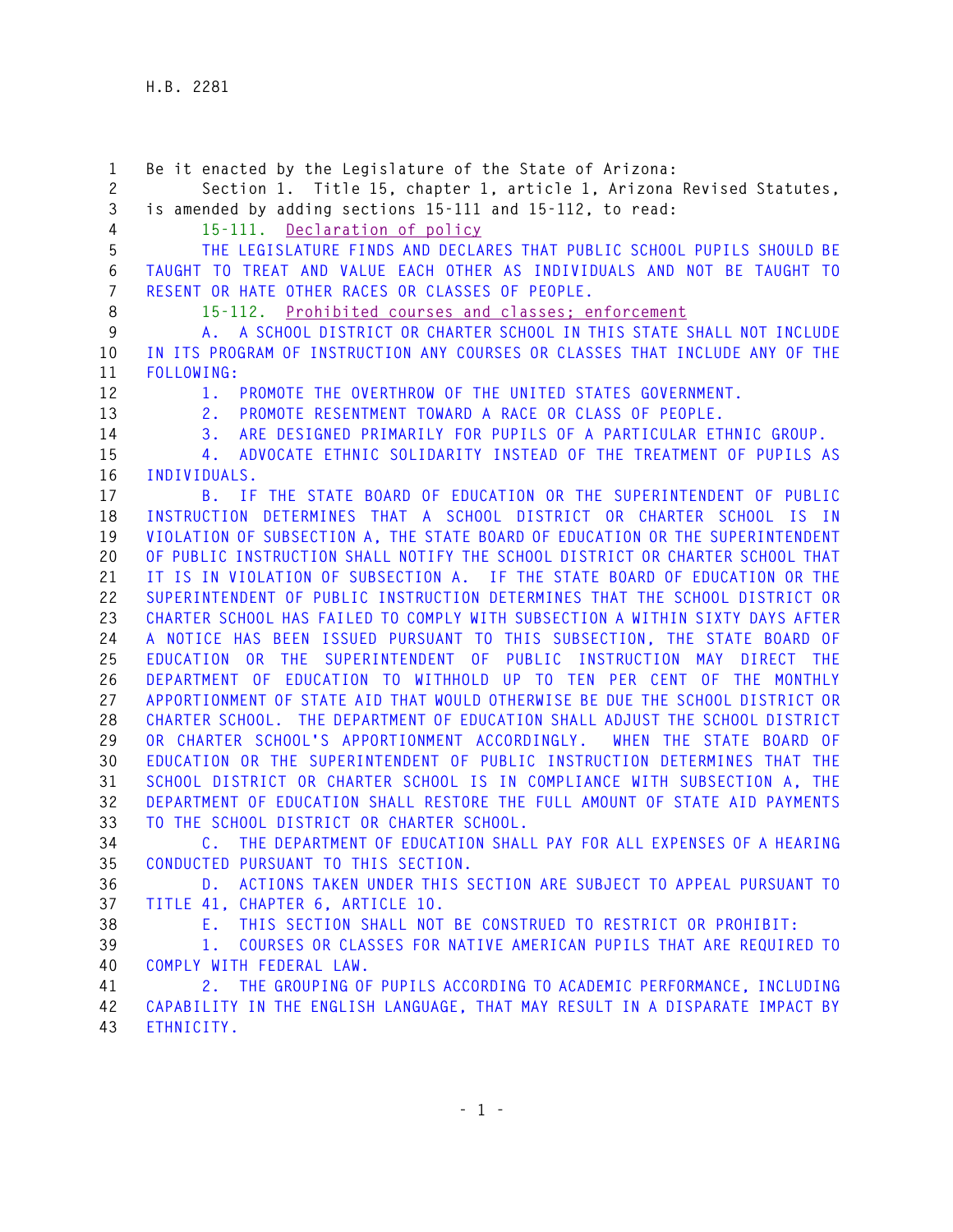**3. COURSES OR CLASSES THAT INCLUDE THE HISTORY OF ANY ETHNIC GROUP AND THAT ARE OPEN TO ALL STUDENTS, UNLESS THE COURSE OR CLASS VIOLATES SUBSECTION A. 4. COURSES OR CLASSES THAT INCLUDE THE DISCUSSION OF CONTROVERSIAL ASPECTS OF HISTORY. F. NOTHING IN THIS SECTION SHALL BE CONSTRUED TO RESTRICT OR PROHIBIT THE INSTRUCTION OF THE HOLOCAUST, ANY OTHER INSTANCE OF GENOCIDE, OR THE HISTORICAL OPPRESSION OF A PARTICULAR GROUP OF PEOPLE BASED ON ETHNICITY, RACE, OR CLASS. Sec. 2. Section 15-843, Arizona Revised Statutes, is amended to read: 15-843. Pupil disciplinary proceedings A. An action concerning discipline, suspension or expulsion of a pupil is not subject to title 38, chapter 3, article 3.1, except that the governing board of a school district shall post regular notice and shall take minutes of any hearing held by the governing board concerning the discipline, suspension or expulsion of a pupil. B. The governing board of any school district, in consultation with the teachers and parents of the school district, shall prescribe rules for the discipline, suspension and expulsion of pupils. The rules shall be consistent with the constitutional rights of pupils and shall include at least the following: 1. Penalties for excessive pupil absenteeism pursuant to section 15-803, including failure in a subject, failure to pass a grade, suspension or expulsion. 2. Procedures for the use of corporal punishment if allowed by the governing board. 3. Procedures for the reasonable use of physical force by certificated or classified personnel in self-defense, defense of others and defense of property. 4. Procedures for dealing with pupils who have committed or who are believed to have committed a crime. 5. A notice and hearing procedure for cases concerning the suspension of a pupil for more than ten days. 6. Procedures and conditions for readmission of a pupil who has been expelled or suspended for more than ten days. 7. Procedures for appeal to the governing board of the suspension of a pupil for more than ten days, if the decision to suspend the pupil was not made by the governing board. 8. Procedures for appeal of the recommendation of the hearing officer or officers designated by the board as provided in subsection F of this section at the time the board considers the recommendation. C. Penalties adopted pursuant to subsection B, paragraph 1 of this section for excessive absenteeism shall not be applied to pupils who have completed the course requirements and whose absence from school is due solely**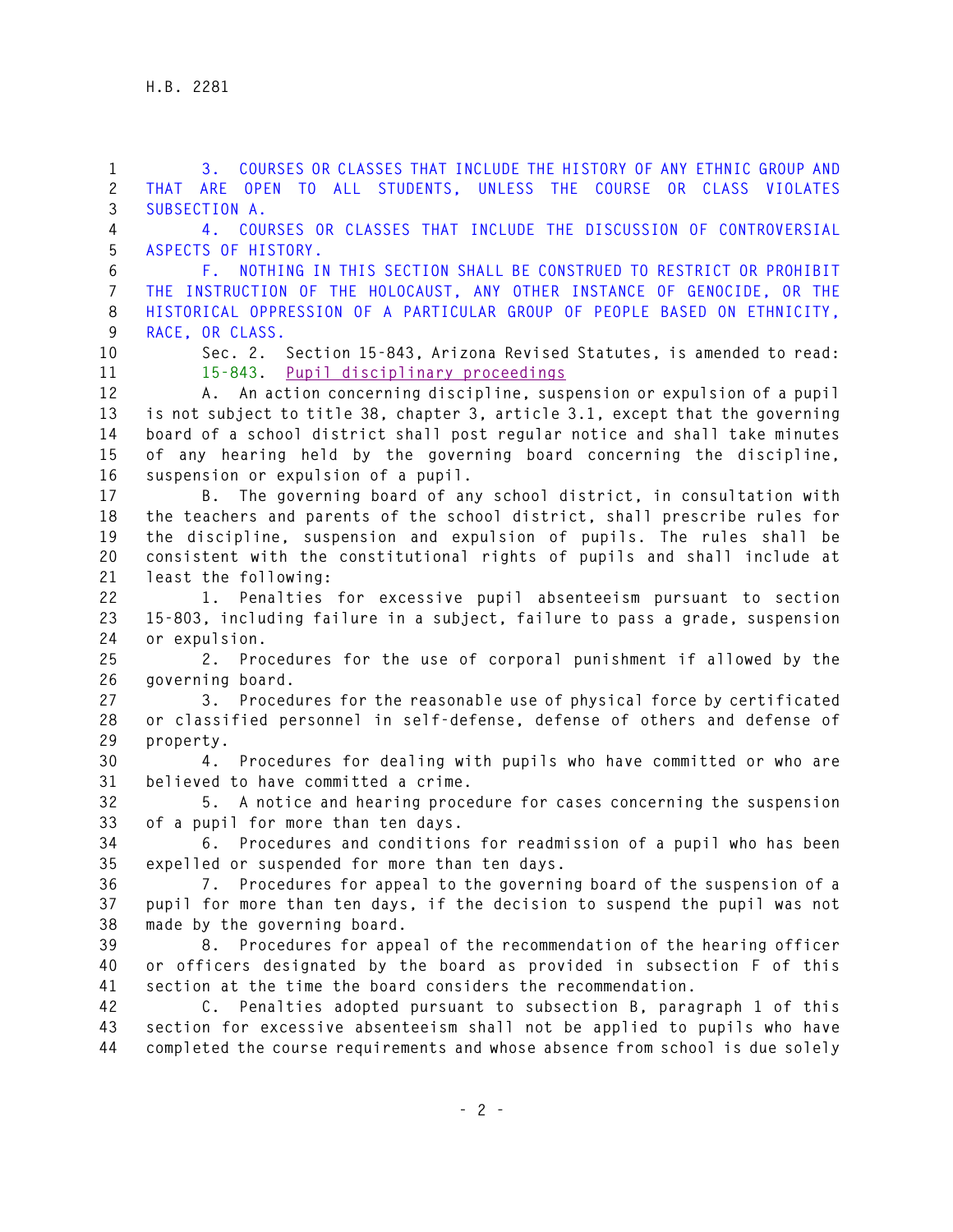**to illness, disease or accident as certified by a person who is licensed pursuant to title 32, chapter 7, 13, 15 or 17.** 

**D. The governing board shall:** 

 **1. Support and assist teachers in the implementation and enforcement of the rules prescribed pursuant to subsection B of this section.** 

 **2. Develop procedures allowing teachers and principals to recommend the suspension or expulsion of pupils.** 

 **3. Develop procedures allowing teachers and principals to temporarily remove disruptive pupils from a class.** 

 **4. Delegate to the principal the authority to remove a disruptive pupil from the classroom.** 

 **E. If a pupil withdraws from school after receiving notice of possible action concerning discipline, expulsion or suspension, the governing board may continue with the action after the withdrawal and may record the results of such action in the pupil's permanent file.** 

 **F. In all action concerning the expulsion of a pupil, the governing board of a school district shall:** 

**1. Be notified of the intended action.** 

**2. Either:** 

 **(a) Decide, in executive session, whether to hold a hearing or to designate one or more hearing officers to hold a hearing to hear the evidence, prepare a record and bring a recommendation to the board for action and whether the hearing shall be held in executive session.** 

 **(b) Provide by policy or vote at its annual organizational meeting that all hearings concerning the expulsion of a pupil conducted pursuant to this section will be conducted before a hearing officer selected from a list of hearing officers approved by the governing board.** 

 **3. Give written notice, at least five working days before the hearing by the governing board or the hearing officer or officers designated by the governing board, to all pupils subject to expulsion and their parents or guardians of the date, time and place of the hearing. If the governing board decides that the hearing is to be held in executive session, the written notice shall include a statement of the right of the parents or guardians or an emancipated pupil who is subject to expulsion to object to the governing board's decision to have the hearing held in executive session. Objections shall be made in writing to the governing board.** 

 **G. If a parent or guardian or an emancipated pupil who is subject to expulsion disagrees that the hearing should be held in executive session, it shall be held in an open meeting unless:** 

 **1. If only one pupil is subject to expulsion and disagreement exists between that pupil's parents or guardians, the governing board, after consultations with the pupil's parents or guardians or the emancipated pupil, shall decide in executive session whether the hearing will be in executive session.**